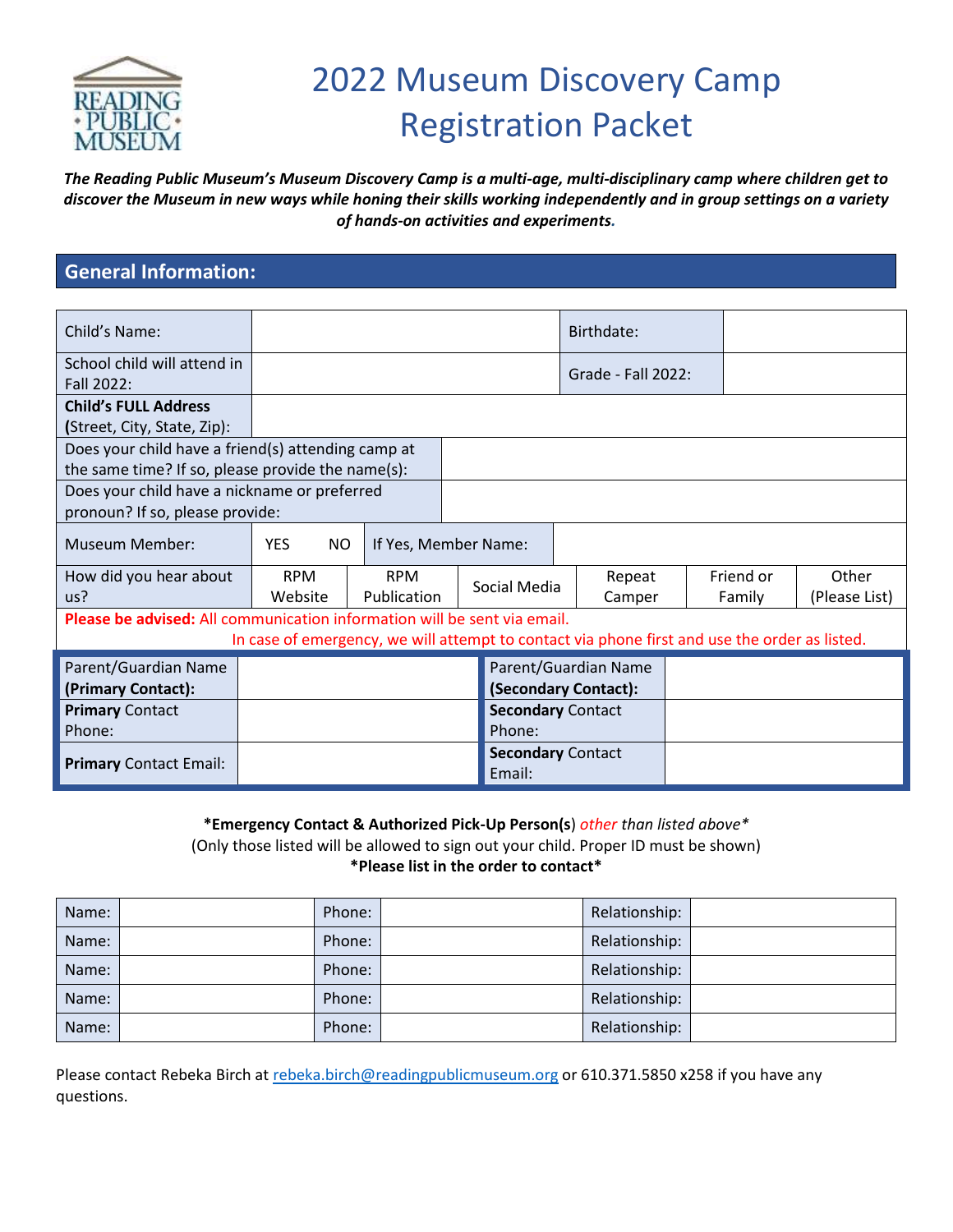## **Medical Information:**

*Reading Public Museum Summer Discovery Camp is an INCLUSIVE program and will do everything we can to make reasonable accommodations for your child.* 

Does your child have any of the following needs or conditions (**check all that apply**):

| <b>Seasonal Allergies</b>   | Asthma                       | <b>Sensory Processing</b> | Autism Spectrum                |
|-----------------------------|------------------------------|---------------------------|--------------------------------|
| <b>Medication Allergies</b> | <b>Vision Difficulties</b>   | Epilepsy                  | <b>Behavioral or Emotional</b> |
| <b>Insect Sting Allergy</b> | <b>Hearing Difficulties</b>  | <b>Diabetes</b>           | ADD/ADHD                       |
| <b>Food Allergies</b>       | <b>Physical Difficulties</b> | Other -                   |                                |

*If you checked anything above – PLEASE List necessary details here (attach extra if necessary):*

*We want your child to have the best experience possible; therefore, a camp counselor may contact you to discuss how we can best accommodate your child.*

*Failure to properly alert RPM to your child's relevant conditions may be cause for exclusion from camp.*

*\*Please note: Reading Public Museum is not able to accommodate children with conditions that may pose a safety risk to themselves or others. If your child has a condition that qualifies, please arrange for a paraprofessional to accompany them and contact Rebeka Birch to discuss. 610.371.5850 x258 or [rebeka.birch@readingpublicmuseum.org](mailto:rebeka.birch@readingpublicmuseum.org)*

| Is your child on any medications? | $\square$ Yes | □ No |
|-----------------------------------|---------------|------|
| If yes, please list:              |               |      |
|                                   |               |      |

Will your child need to receive a prescription or over-the-counter medication **while here**? (including EpiPens and/or Rescue Inhalers)  $\Box$  Yes  $\Box$  No

## **Photo Release:**

Should my child appear in photographs, films, video recordings, etc. taken during general participation, I hereby grant permission for my child to appear in promotional material, public relations material, social media posts, etc., related to Reading Public Museum.

#### **Please initial in the space next to your selection:**

\_\_\_\_\_\_\_\_ I agree

I disagree (Note: disagreement in this matter will NOT affect your child's ability to attend camp)

#### **FOR OFFICE USE ONLY:**

I confirm that the information provided is correct and current (initial and date):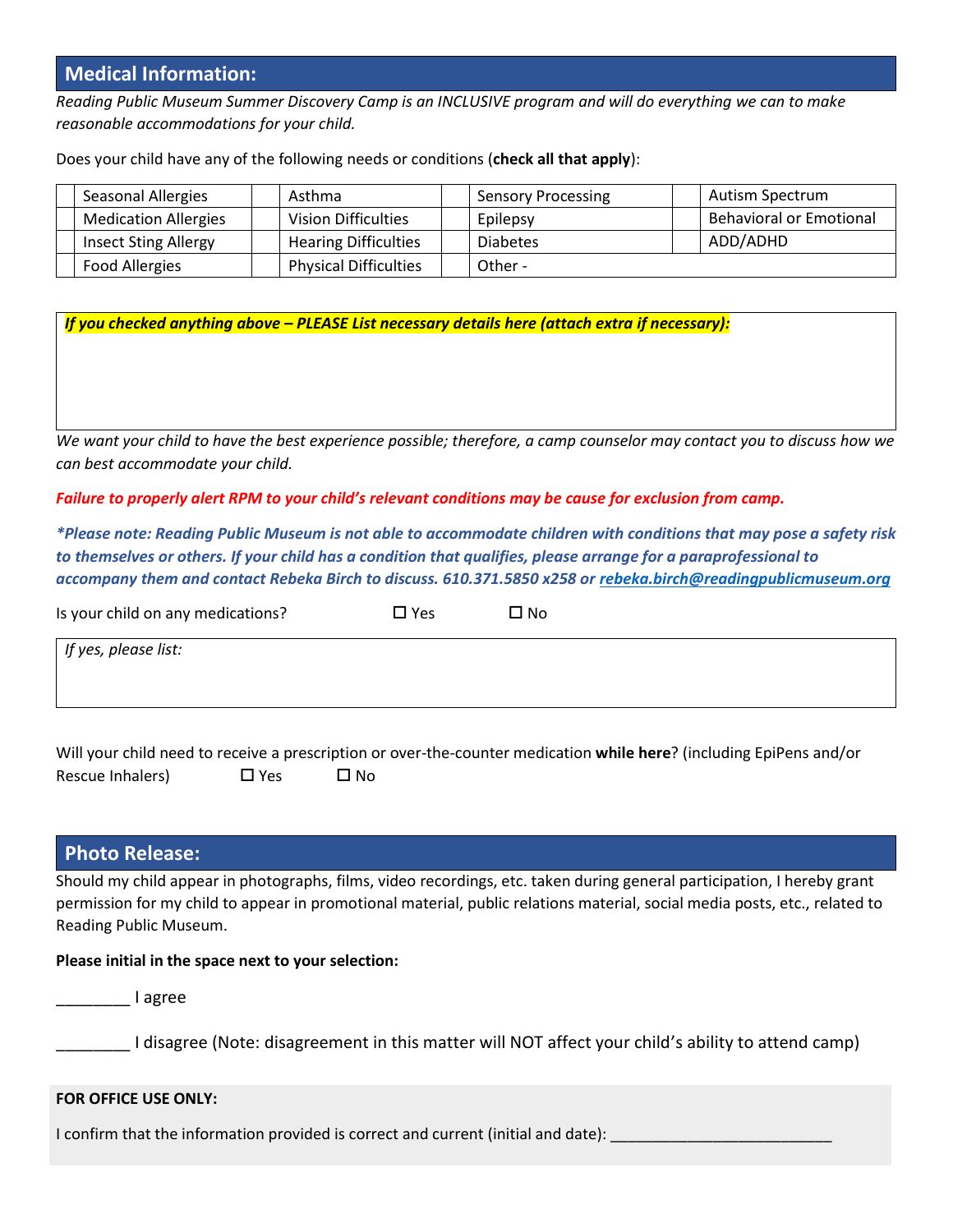# **Behavior Expectation Policy:**

At Museum Discovery Camp, we have high expectations in your child's ability to monitor their own behavior and strive to keep disciplinary actions to a minimum. We ask all children to follow our three Museum Discovery Camp rules at all times.

- 1. **Respect The Reading Public Museum** treat our facilities, exhibits, artifacts, supplies, and equipment with care; clean up after yourself. Follow The Museum Rules.
- 2. **Respect your fellow campers** be kind, use polite and respectful language, share, take turns, and keep all body parts outside of others' personal space.
- 3. **Respect your counselors** (including all camp staff and volunteers) listen and then follow instructions, use polite and respectful language, stay with your class at all times.

#### *Please read and initial:*

**If your child exhibits disrespectful or disruptive behavior or language, or becomes physically or emotionally aggressive toward another individual or themselves, we will enact our Behavior Expectation Policy. This policy can be found on our website, in our "Museum Discovery Camp Survival Guide," and is available anytime at request. Please review the policy with your child prior to the start of their camp session.** 

**I have read and understand the Behavior Expectation Policy and I agree to comply with it**.

Please Initial: \_\_\_\_\_\_\_\_\_\_\_\_\_\_\_\_\_

# **Registration Information:**

| <b>Museum Discovery Camp</b><br>Full Day/Monday-Friday | *Mars-bound: Space Tech Camp (7/5-7/8)<br>*Full Day/Tuesday-Friday |
|--------------------------------------------------------|--------------------------------------------------------------------|
| School Age Children (Entering Grades 1-5 in fall 2022) | *School Age Children (Entering Grades 4-8 in fall 2022)            |
| <b>Members:</b>                                        | <b>Members:</b>                                                    |
| Early Bird (March 1 - April 30): \$150/week/child      | Early Bird (March 1 - April 30): \$135/child                       |
| Full Price (May 1 - Close): \$175/week/child           | Full Price (May $1 -$ Close): \$140/child                          |
| Non-Members:                                           | <b>Non-Members:</b>                                                |
| Early Bird (April $1 -$ April 30): \$180/week/child    | Early Bird (April $1 -$ April 30): \$155/child                     |
| Full Price (May 1 - Close): \$200/week/child           | Full Price (May $1 -$ Close): \$160/child                          |

*Advanced registration is required. Full payment and completion of this packet are due at registration. Registration closes the Monday prior to the start of the camp week. All monies and completed forms must be submitted by that time or registration cannot be guaranteed. You will receive a confirmation of reservation via email once payment has been received and processed. Please allow up to 10 business days for processing.*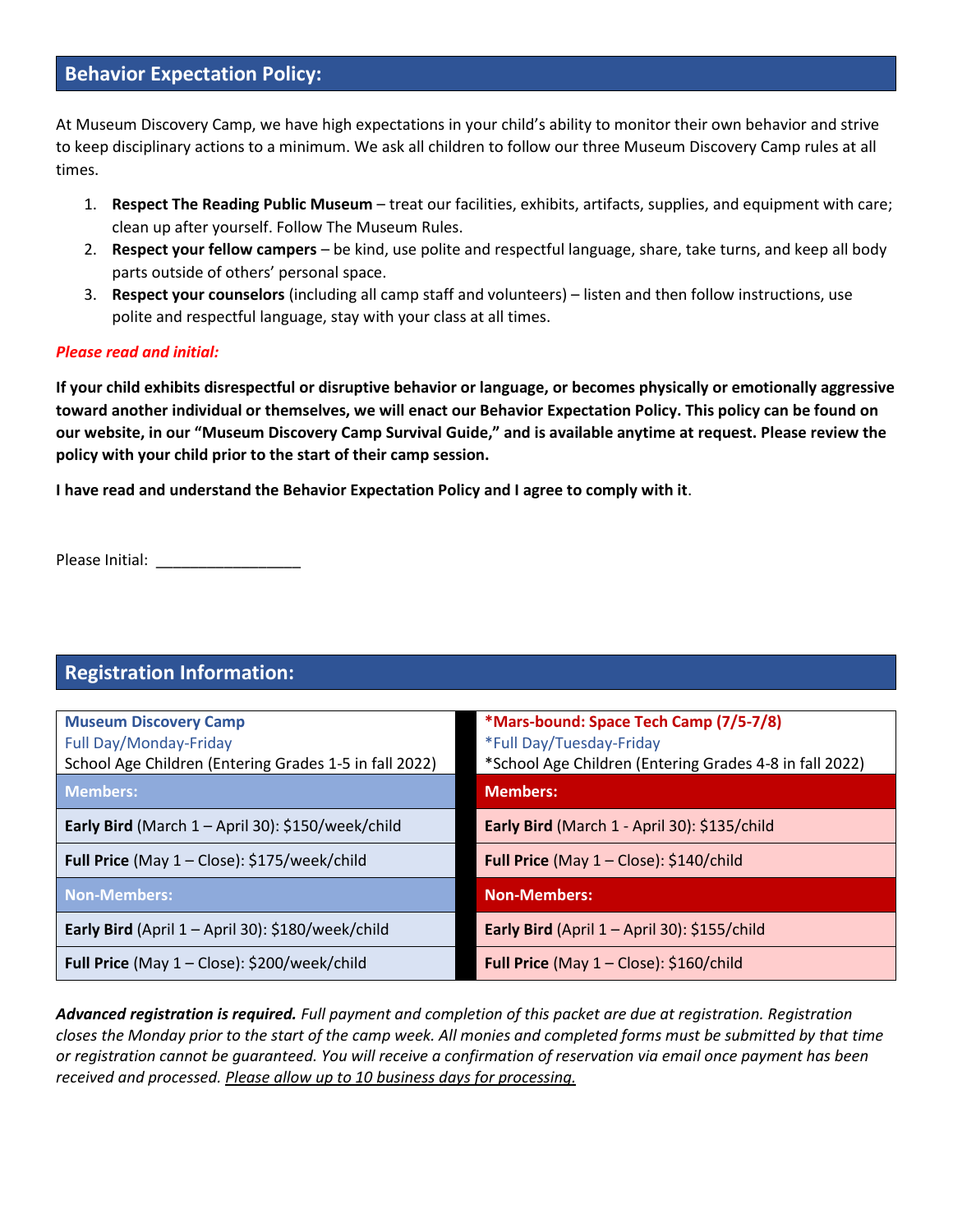| <b>Camp Week:</b>                                       | Time:             | <b>Fee (See Registration</b><br>Information): |
|---------------------------------------------------------|-------------------|-----------------------------------------------|
| June 13 - June 17 - Full STEAM Into Summer              | $9 a.m. - 4 p.m.$ |                                               |
| June 20 - June 24 - Camp-ology I                        | $9 a.m. - 4 p.m.$ |                                               |
| June 27 - July 1 - Wild Nature!                         | $9 a.m. - 4 p.m.$ | SOLD OUT - Waitlist Open                      |
| *July 5 - July 8 - Mars-bound: Space Tech (Tues - Fri)* | $9 a.m. - 4 p.m.$ |                                               |
| July $11 -$ July $15 -$ It's Craft-tastic!              | $9 a.m. - 4 p.m.$ | SOLD OUT - Waitlist Open                      |
| July 18 - July 22 - Amazing Life on Earth!              | $9 a.m. - 4 p.m.$ |                                               |
| July 25 - July 29 - Meet Me at The Museum!              | $9 a.m. - 4 p.m.$ |                                               |
| August $1 -$ August $5 -$ Master of the Arts            | $9 a.m. - 4 p.m.$ |                                               |
| August 8 - August 12 - Camp-ology II                    | $9 a.m. - 4 p.m.$ |                                               |
| August 15 - August 19 - Shh! It's a Surprise!           | $9 a.m. - 4 p.m.$ |                                               |
|                                                         | <b>TOTAL DUE:</b> |                                               |

## **Payment**

*Your child's admittance is not guaranteed until you receive your confirmation via email. Camp fees are non-refundable. We reserve the right to cancel sessions. Refunds are at the discretion of Reading Public Museum.* 

| <b>Payment Type</b>                                                                              |  | <b>Enclosed Check</b> | (made payable to Reading Public Museum) |             | <b>Credit Card</b> |      |  |
|--------------------------------------------------------------------------------------------------|--|-----------------------|-----------------------------------------|-------------|--------------------|------|--|
| <b>Credit Card Type</b>                                                                          |  |                       | MC.                                     | <b>VISA</b> | <b>DISCOVER</b>    | AMEX |  |
| <b>Credit Card #</b>                                                                             |  |                       |                                         |             |                    |      |  |
| <b>CCV Code</b>                                                                                  |  |                       | <b>Expiration Date</b>                  |             | <b>Zip Code</b>    |      |  |
| <b>Card Holder's Name (Please Print)</b>                                                         |  |                       |                                         |             |                    |      |  |
| $*$ If you wish to make a normant over the phone, please sall Beholse Birsh of C10 271 EQEQ v2EQ |  |                       |                                         |             |                    |      |  |

If you wish to make a payment over the phone, please call Rebeka Birch at  $610.371.5850$  x258  $^{\circ}$ 

| Signature:                                                      |  |
|-----------------------------------------------------------------|--|
| Forms and/or Payment can be mailed or emailed to the following: |  |

**Reading Public Museum [rebeka.birch@readingpublicmuseum.org](mailto:rebeka.birch@readingpublicmuseum.org) Attn: Summer Camp OR Subject: Summer Camp 500 Museum Road**

**Reading, PA 19611** *Receipts only provided on request*

| <b>FOR OFFICE USE ONLY</b>            |                    |                     |                   |
|---------------------------------------|--------------------|---------------------|-------------------|
| <b>Parent Name:</b>                   |                    | <b>Camper Name:</b> |                   |
| Phone:                                |                    | Email:              |                   |
| <b>Program Dates:</b>                 |                    |                     |                   |
| #Regular Weeks @                      | #Mars-Bound Weeks@ |                     | <b>TOTAL OWED</b> |
| <b>Processed by Finance Office on</b> | b٧                 |                     |                   |